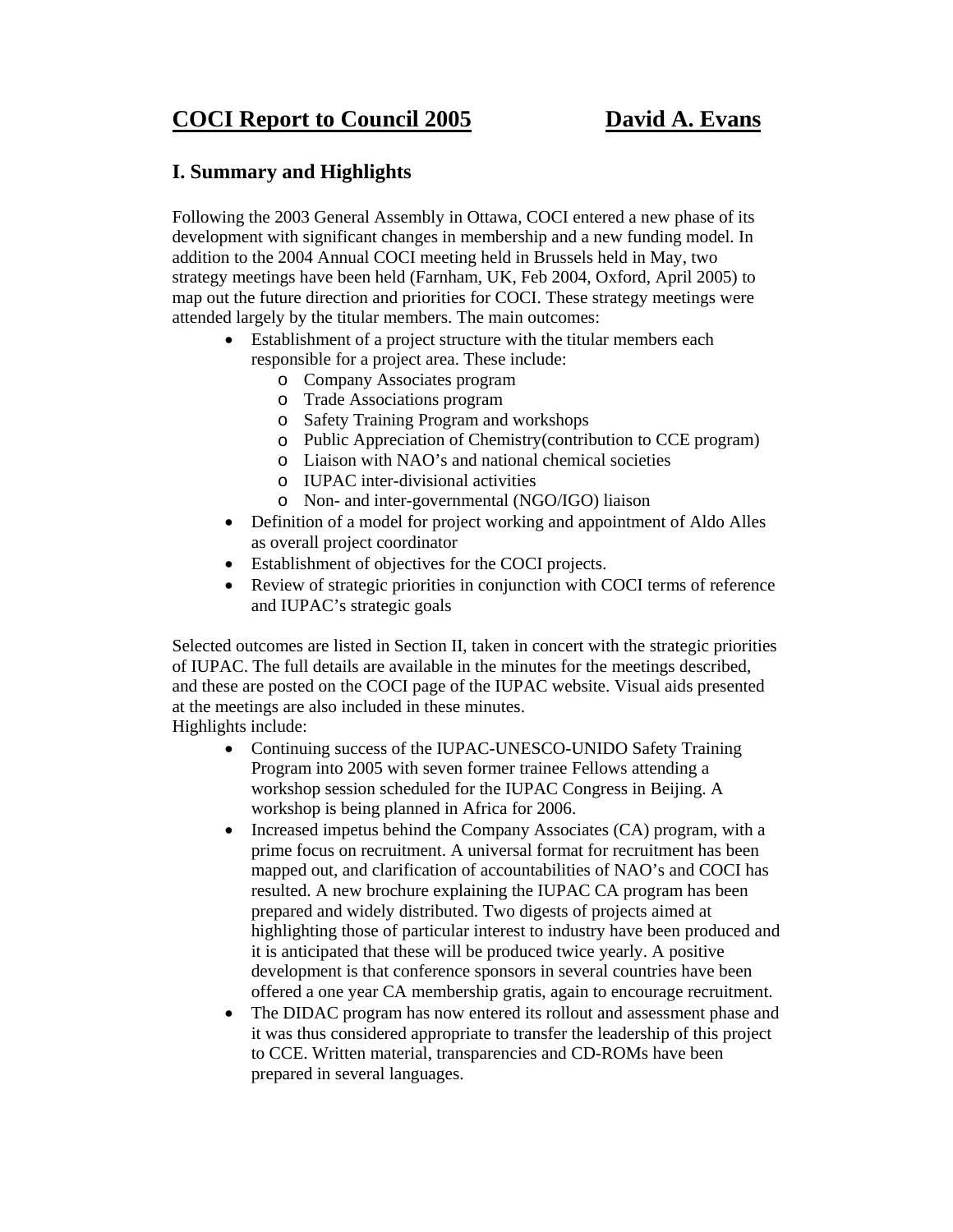- The NGO/IGO liaison project has continued to develop links with funding authorities and it is pleasing to note that UNESCO continues to support the Safety Training Program.
- In order to enhance interaction with the IUPAC Divisions, each has been approached to nominate a representative to COCI. It is anticipated that the COCI meeting at Beijing will be attended by the Divisional representatives.
- The Trade Association Project continues to develop and links with the International Council of Chemical Associations (ICCA) are being explored, in particular with regard to the Safety Training Project and the public image of chemistry.
- The Public Appreciation of Chemistry project has been concerned largely with contributing to, and supporting the Value of Chemistry project (Przybylowicz), the Propagation of Chemistry project (UK Resolution, Ottawa 2003) and the WCLM. Aspects of all three programs have now coalesced.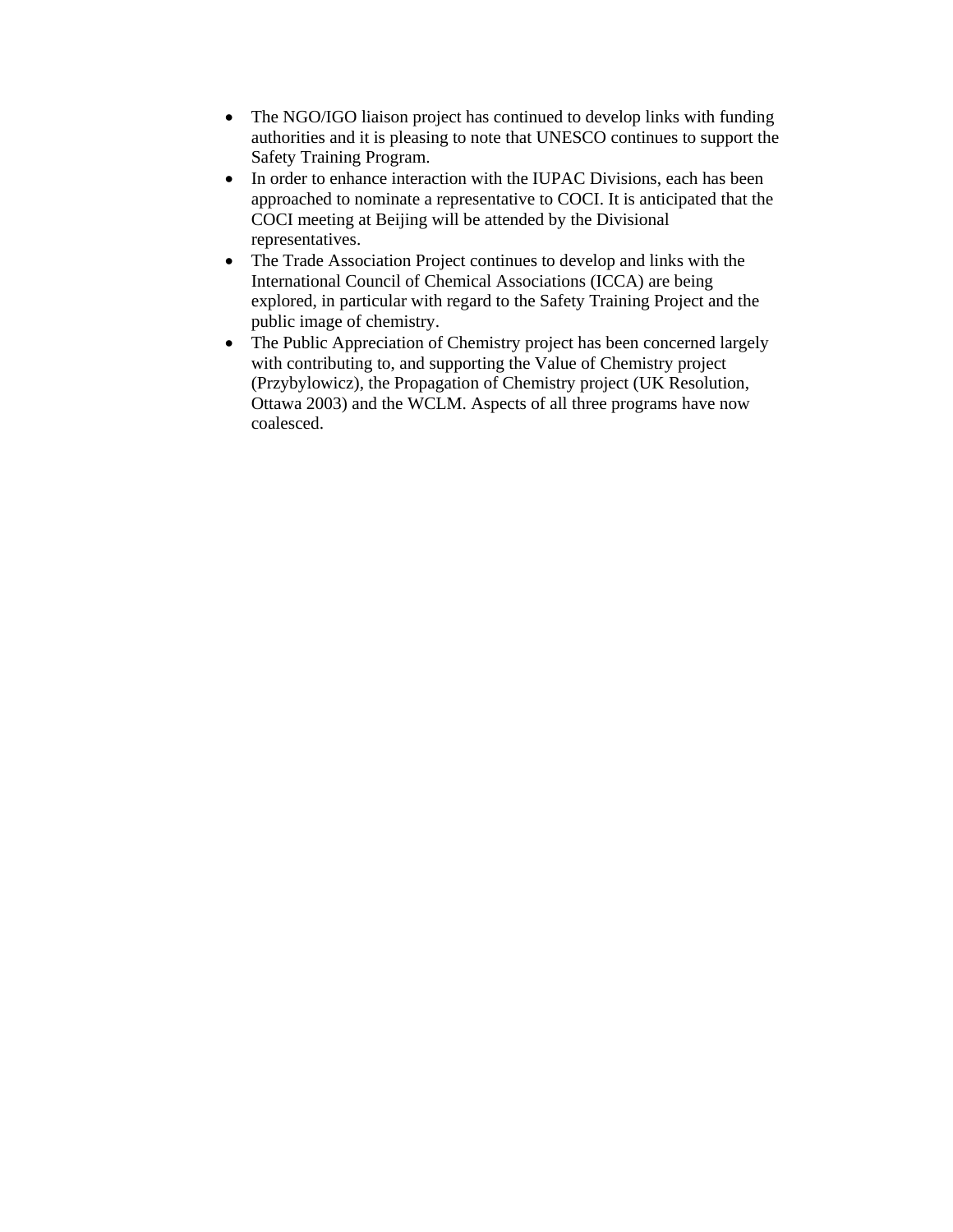## **II. COCI contributions to IUPAC's strategic goals**

#### *a) IUPAC will provide leadership as a worldwide scientific organization that objectively addresses global issues involving the chemical sciences.*

#### **1. Strategy Meetings ( Farnham, UK, Feb, 2004 and Oxford, UK, April 2005)**

- A key objective for these meetings was to identify the unique role of COCI (and IUPAC) over and above national societies. It is essential to avoid unproductive duplication. With respect to COCI, many national chemical societies have highly successful industrial divisions which offer members a locally customised range of benefits.
- We concluded that our emphasis should be upon projects which share best practice globally and build upon, customise and disseminate the work of the national organisations in the following prime areas:
	- o Capacity building (e.g. safety training)
	- o Public perception of chemistry
	- o Authoritative NGO role of IUPAC forum for public and political debates
	- o Reputation and trust

Our focus for these topics should include economic development as well as societal and environmental factors.

#### **2. Trade Associations program**

- Liaison and cooperation with Trade Associations has been recognised as a key priority for COCI. Its program is anchored by Colin Humphris of CEFIC. The appropriate global conduit for COCI for the chemical industries is the International Council of Chemical Associations (ICCA). We have recognized that the potential value in the relationship with the industry representative bodies comes through the global science perspectives of IUPAC and its reputation for scientific excellence.
- We are seeking support for existing projects (Safety Training Program and DIDAC; see below) from the ICCA, which through its support for Sustainable Development, has a keen commitment to capacity building.
- We are initiating a dialogue for shaping new projects relating to public perceptions of science where we can seek alignment between the industry's global concerns with those of chemistry as a whole.
- It has been suggested that IUPAC could play a greater proactive role as an NGO in brokering multi-partite debates on topics of public interest. Such events promoted by a trade association can be perceived to be biased by self interest and can thus preclude attendance by certain groups (e.g. politicians). The independence and the formidable reputation of IUPAC for scientific probity could ensure wider participation.

#### *b) IUPAC will facilitate the advancement of research in the chemical sciences through the tools that it provides for international standardization and scientific discussion*

The chemical industry values IUPAC's work on standards very highly. COCI will emphasise this work in its reports to CA's and as part of its recruitment efforts. Many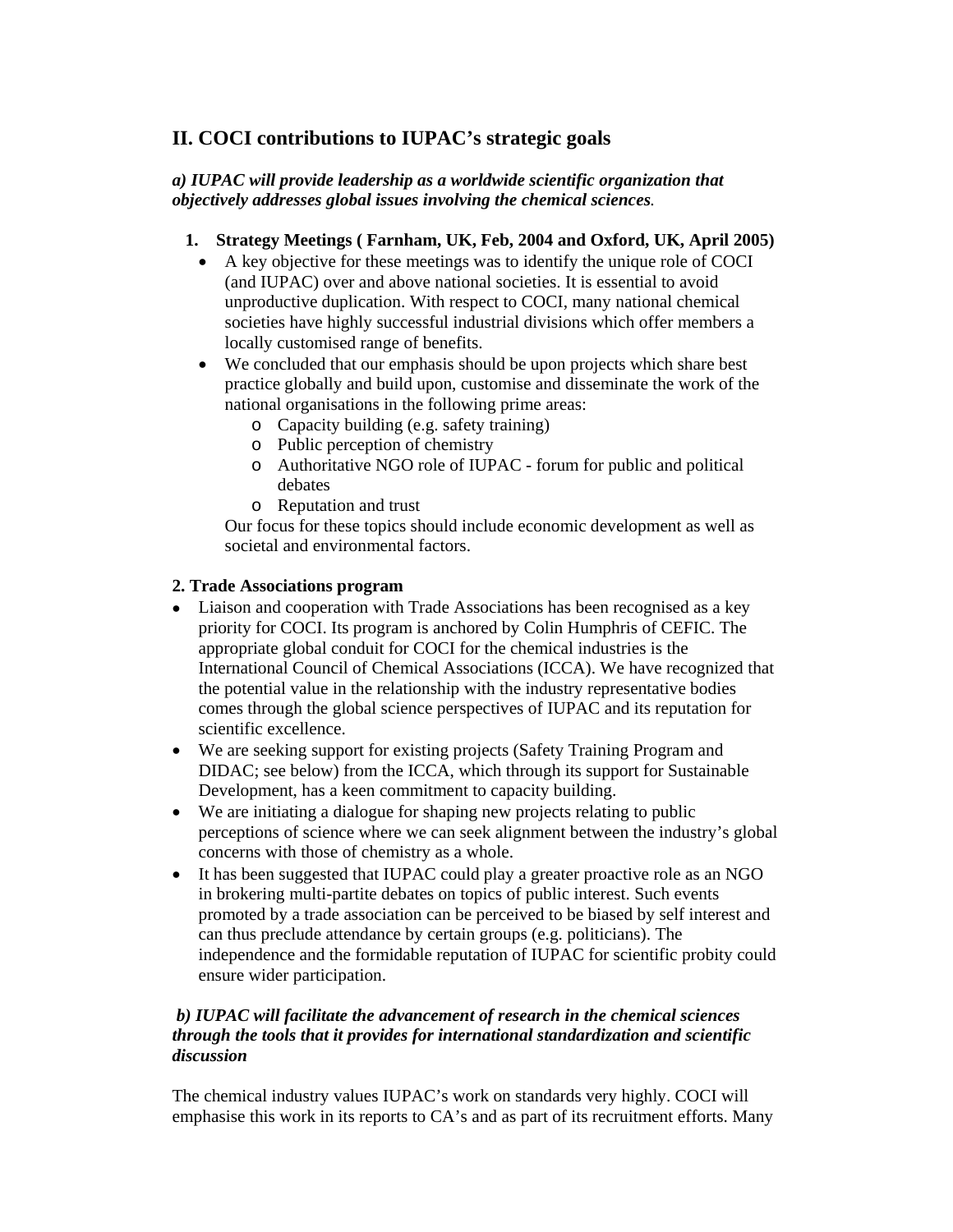IUPAC-sponsored scientific conferences are highly appreciated by staff in the chemical industries, as evidenced by the level of attendance at many events.

#### **c)** *IUPAC will assist chemistry-related industry in its contribution to sustainable development, wealth creation, and improvement in the quality of life*

#### **1. COCI Company Associates Program**

- Policy requires that recruitment of CA's is an NAO function whereas it is COCI's role to communicate benefits to the CA membership. In short, it is COCI's job to provide a focus for CA members and to influence IUPAC activities to provide benefits to the CA's, whilst representing CA issues to the various IUPAC bodies. In practice, the situation is not effective in that it appears that the majority of NAO's are passive with regard to CA recruitment. In the first instance, COCI members are approaching their local NAO to establish a cooperative mechanism for recruitment in cases where no procedure exists. The revamped brochure mentioned in Section I above also explains the benefits of CA membership and is being used to promote recruitment drives.
- An initiative organised by the Secretariat is offering one year's free CA membership to companies which have sponsored certain IUPAC conferences.
- Akira Ishitani (Japan) leads the CA program. Japan has by far the largest number of CA's and a very successful meeting of Japanese CA representatives was held in July 2004.

#### **2. Trade Associations Program**

• A common point of interest between the Trade Associations and COCI is the area of Reputation and Trust. This is a potential future topic for pursuance.

#### **3. Liaison with IUPAC Divisions**

- Alan Smith acts as the Divisions Coordinator for COCI. In this role, he is vetting projects in other divisions for particular relevance to the chemical industry. A twice-yearly digest is being produced consisting of abstracts of existing and new IUPAC projects of particular relevance to the industry, and dispatched as a booklet to CA's. A first contribution has been distributed and a second has been prepared.
- Each IUPAC Division has been invited to nominate a representative to COCI with a purpose of improving understanding between the commercial and academic aspects of IUPAC's activities.

#### *d) IUPAC will foster communication among individual chemists and scientific organizations, with special emphasis on the needs of chemists in developing countries.*

#### **1. Safety Training Program and Workshops**

• As indicated in Section I, capacity building in developing countries is a cornerstone of COCI's future ambition. The IUPAC-UNESCO-UNIDO Safety Training Program (and associated Workshops), led by Mark Cesa, is COCI's flagship program. This continues to thrive and has elicited significant interest from potential trainees from developing countries. Success of the Safety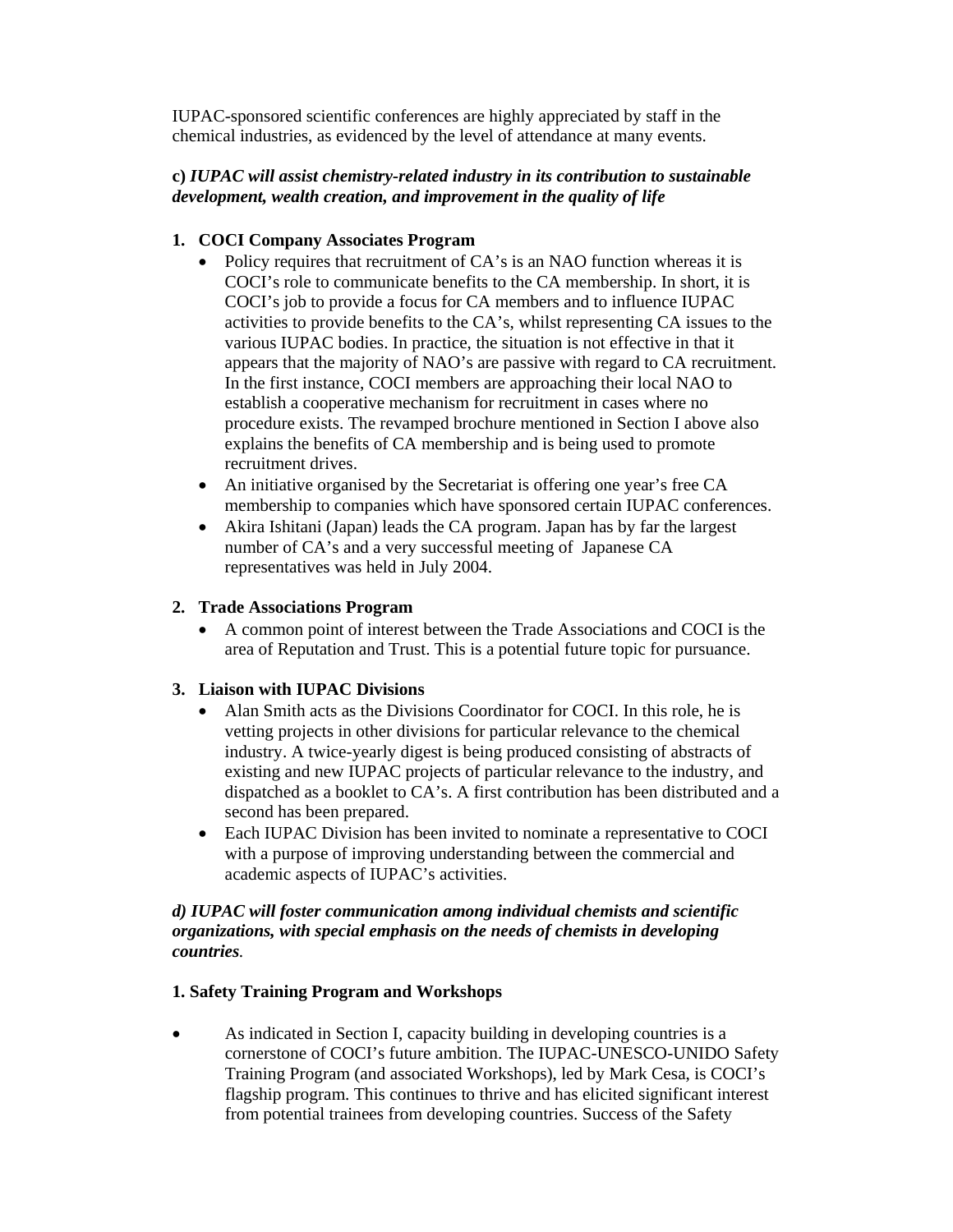Training Program into 2005 continues with seven former trainee Fellows attending a workshop session scheduled for the IUPAC Congress in Beijing. A workshop is being planned in Africa for 2006.

#### **2. Teaching Materials**

• There has been significant recent progress with the production and dissemination of DIDAC teaching materials. The material is of particular utility in support of teaching chemistry in developing countries – see II e 1 below.

#### **3. Responsible Care**

• The Responsible Care program, originating in Canada, has been successfully customised in many countries. As a part of its capacity building initiatives, COCI, led by Bernard West and Colin Humphris, is investigating the feasibility of establishing training programs and workshops targeted at developing countries and emerging economies.

#### *e) IUPAC will utilise its global perspective and network to contribute to the enhancement of chemistry education, the career development of young chemical scientists, and the public appreciation of chemistry*

#### **1. DIDAC**

- The development of DIDAC as a project with the objective of producing chemistry teaching materials was initiated by Agfa Gevaert. IUPAC's formal involvement was initiated by \$4000 seed funding by COCI. Alex Pokrovsky has been instrumental throughout in gaining funding and commitment from UNESCO A meeting was held with Agfa in February 2004 at which the DIDAC project was officially transferred to UNESCO.
- COCI, through its members and its links with UNESCO, has been the prime driving force within IUPAC of the development of the DIDAC teaching materials and their customisation and distribution. Monographs, CD-ROMs, transparencies and posters have been translated into several languages, with notable recent progress in China and Japan.
- The focus for DIDAC activities is now moving from production of materials to its use in teaching. Accordingly, it is considered that IUPAC's future interest in DIDAC is now more appropriately pursued within CCE. The transition has been organised with the CCE chairman, Peter Atkins. COCI involvement will continue, particularly with regard to fund raising.

#### **2. Public Appreciation of Chemistry (PAC)**

- The public appreciation of chemistry has been recognised as one of the key elements of COCI's strategy. One of COCI's objectives here is to represent industry concerns and viewpoints within the wider IUPAC ambit.
- In the IUPAC community at large, there is a massive amount of excellent PAC material available and consequently much duplication and dissipation of effort. In this light, it has been agreed that the leadership of PAC activities should rest with CCE, with COCI as a contributor with particular emphasis upon the industry aspects and concerns.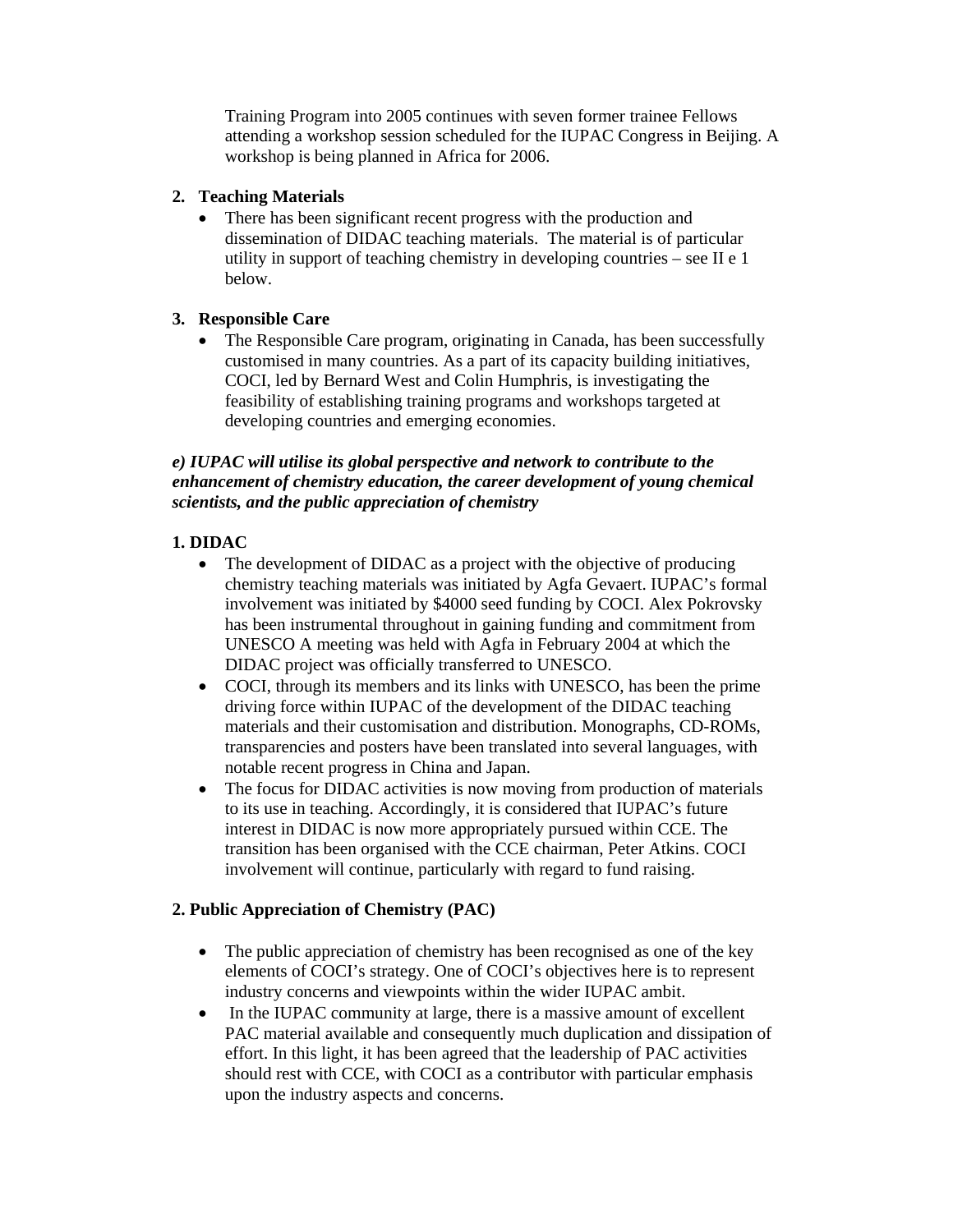- The formal contributions of COCI to this project have been limited, and include its support of the Value of Chemistry project and, in conjunction with CCE, the project in support of the UK resolution at Ottawa relating to the propagation of chemistry.
- Personal contributions of COCI members to this effort in a national context are at a significant level. One objective is to pool material and to make this publicly available via the COCI web-page.

#### *f) IUPAC will broaden its national membership base and will seek the maximum feasible diversity in membership of IUPAC bodies in terms of geography, gender and age*

#### **National Representative (NR) Co-ordination**

- The COCI membership is notably diverse with regard to geography and its national representatives make a major contribution to this. Nevertheless, there are a number of appropriate countries which are not represented and with whom we have very limited contact. The committee is deficient with regard to gender and age balance and furthermore is lacking in members who are currently employed in the chemical industries.
- The leader of COCI's National Representatives program, Jonas Unger, recognises the imbalance and has formulated optimal criteria for future NR's. A program to increase awareness of COCI's strategy and objectives amongst the national societies is a future objective.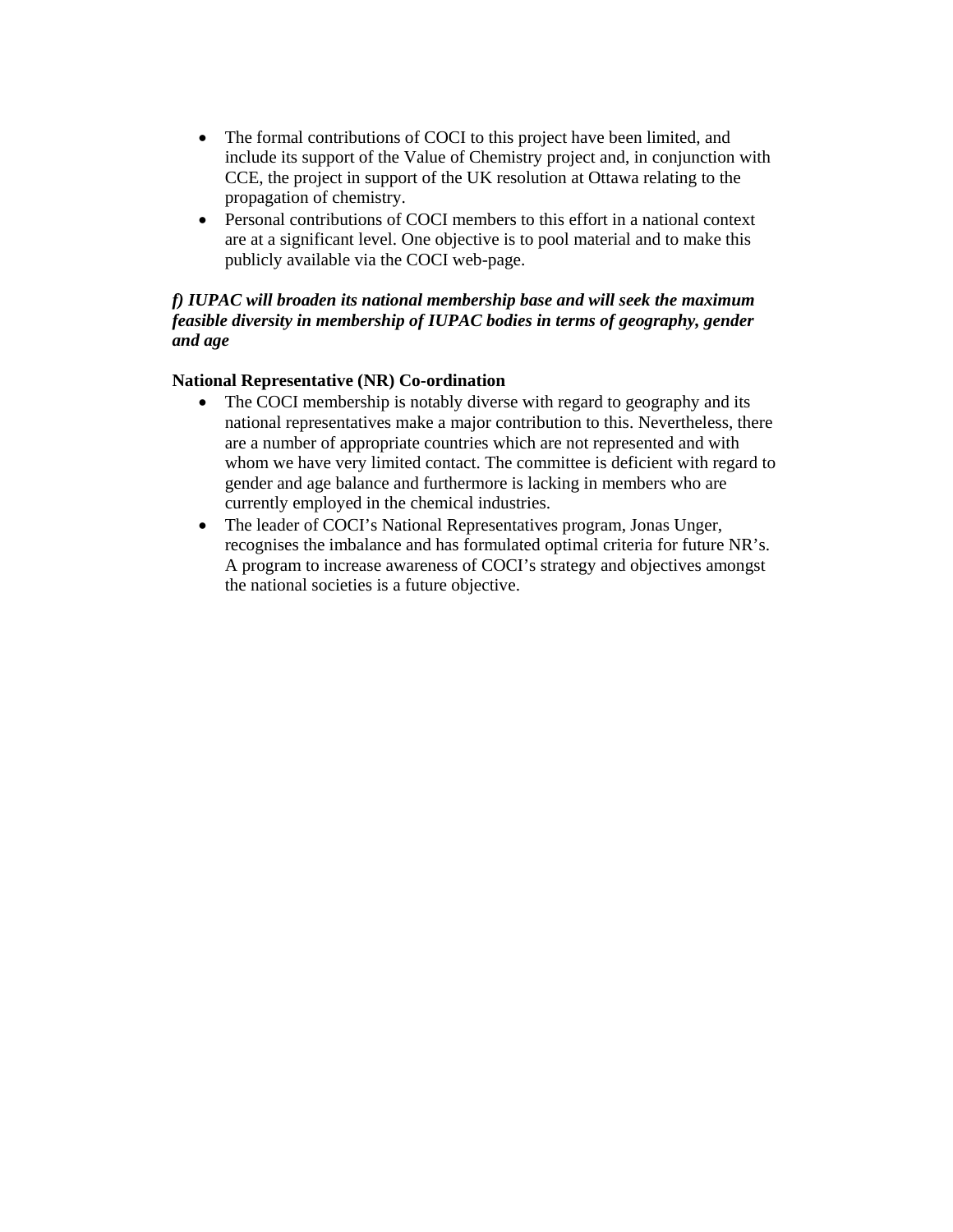#### **IV Major Challenges facing COCI**

#### **1. CA recruitment**

- As indicated in paragraph II c1 above, CA recruitment suffers from diffuselyshared accountabilities amongst the IUPAC community. It is also clear that the role of the NAO in recruitment has not been fully communicated, accepted or legitimised in many cases.
- COCI clearly has a major role to play in CA recruitment and is energised so to do. Notwithstanding, a more widely supported CA program would be a major mechanism to interact with chemistry's largest constituent body – namely chemists working in industry.
- At the 2004 Bureau meeting in Bled, it was proposed that the Executive should establish a task team to streamline the CA recruitment process. In particular, the ownership of the program by the NAO's is a critical success factor.

#### **2. Public Appreciation of Chemistry**

• It is clear in very many countries that the image of chemistry in the public eye is at best misunderstood and more often is distinctly negative. The responsibility for restitution of the good name of chemistry falls upon all who espouse the profession. It is proposed that this topic be addressed by IUPAC with greater urgency and more resource than hitherto.

#### **3. Funding Model for COCI**

- Michael Booth has been appointed Treasurer of COCI with responsibility for expenditure accounts, budgets, forward planning and funding mechanisms.
- Given the geographic diversity of COCI's membership, the biennial grant is totally consumed to cover committee meetings. COCI does not receive a grant to fund its own projects. In the past, profits from conferences have alleviated the situation but these funds have now been exhausted
- A request was made at the 2004 Bureau that COCI be granted a project budget in line with other Divisions and Standing Committees. Without this facility, COCI will be unable, for example, to run its Safety Training Program which requires committing to trainees and participating companies well in advance.
- One of COCI's objectives is to attract funds from the industry to support IUPAC initiatives and projects. In this context, the provision and communication of the benefits to industry of IUPAC's work is crucial. Whereas we recognise that in today's industrial climate, cash donations are scarce, we have been successful in receiving benefits-in-kind and significant living expenses for STP trainees during their period with the host company.

In conclusion, we believe that COCI has made good progress over the past biennium with regard to adaptation to its changed status. A distinct strategy, with associated